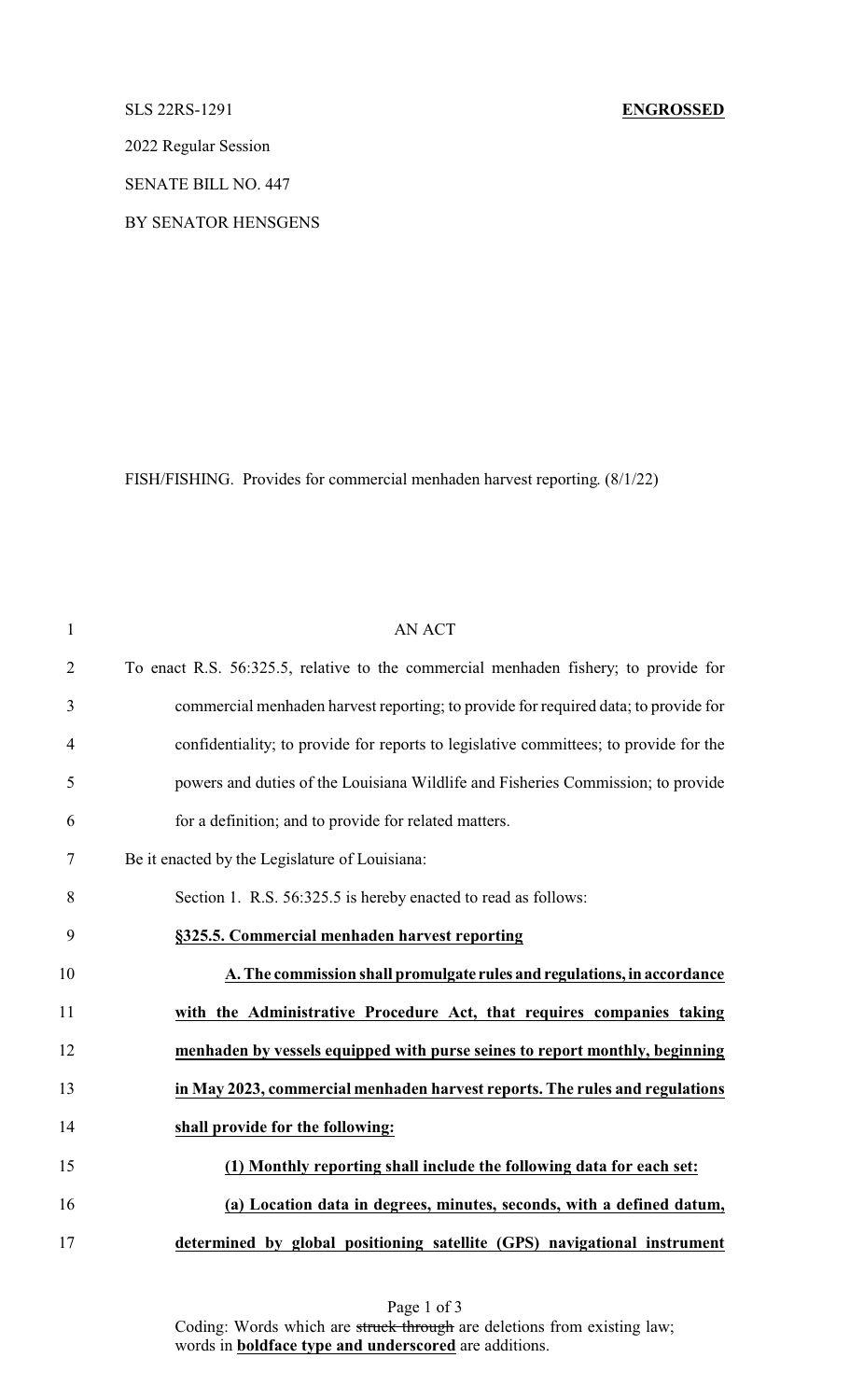| $\mathbf{1}$   | reading.                                                                         |
|----------------|----------------------------------------------------------------------------------|
| $\overline{2}$ | (b) Estimated volume of harvest.                                                 |
| 3              | (c) Length of the menhaden estimated based on a sample of the harvest.           |
| 4              | In addition, the rule shall provide for the size of the sample and the method    |
| 5              | used to estimate the length.                                                     |
| 6              | (2) The form, manner, and the date of the month the department receives          |
| 7              | the monthly report.                                                              |
| 8              | (3) Procedures to preserve the confidentiality of any data, information,         |
| 9              | or statistics submitted or collected to comply with federal procedures as set    |
| 10             | forth by the United States Department of Commerce or its agencies for            |
| 11             | confidentiality of fishing statistics collected from individuals or firms by the |
| 12             | Department of Commerce or its agencies. Any information the department           |
| 13             | provides to the public shall not indicate the captain, vessel, or company.       |
| 14             | B. Beginning February 10, 2024, the department shall annually report             |
| 15             | to the Senate Committee on Natural Resources and the House Committee on          |
| 16             | Natural Resources and Environment the commercial menhaden harvest from           |
| 17             | the prior year based upon the aggregated data from the monthly reports.          |
| 18             | C. For the purposes of this Section, a "set" means when a purse seine is         |
| 19             | deployed and encircles a school of menhaden, regardless of whether those fish    |
| 20             | are reduced to possession by transferring to the mother ship or steamer.         |
|                |                                                                                  |

The original instrument and the following digest, which constitutes no part of the legislative instrument, were prepared by Tyler S. McCloud.

DIGEST SB 447 Engrossed 2022 Regular Session Hensgens

Proposed law requires the La. Wildlife and Fisheries Commission to promulgate rules and regulations to require, beginning in May 2023, monthly commercial menhaden harvest reports.

Proposed law requires the monthly report include for each set the location by GPS, the estimated volume, and length of the fish harvested. Proposed law requires the rule provide for the sample size and method to estimate the length.

Proposed law requires the rule provide for the form, manner, and the date of the month the department receives the report and procedures to preserve the confidentiality Further, requires any public information not indicate the captain, vessel, or company.

Page 2 of 3

Coding: Words which are struck through are deletions from existing law; words in **boldface type and underscored** are additions.